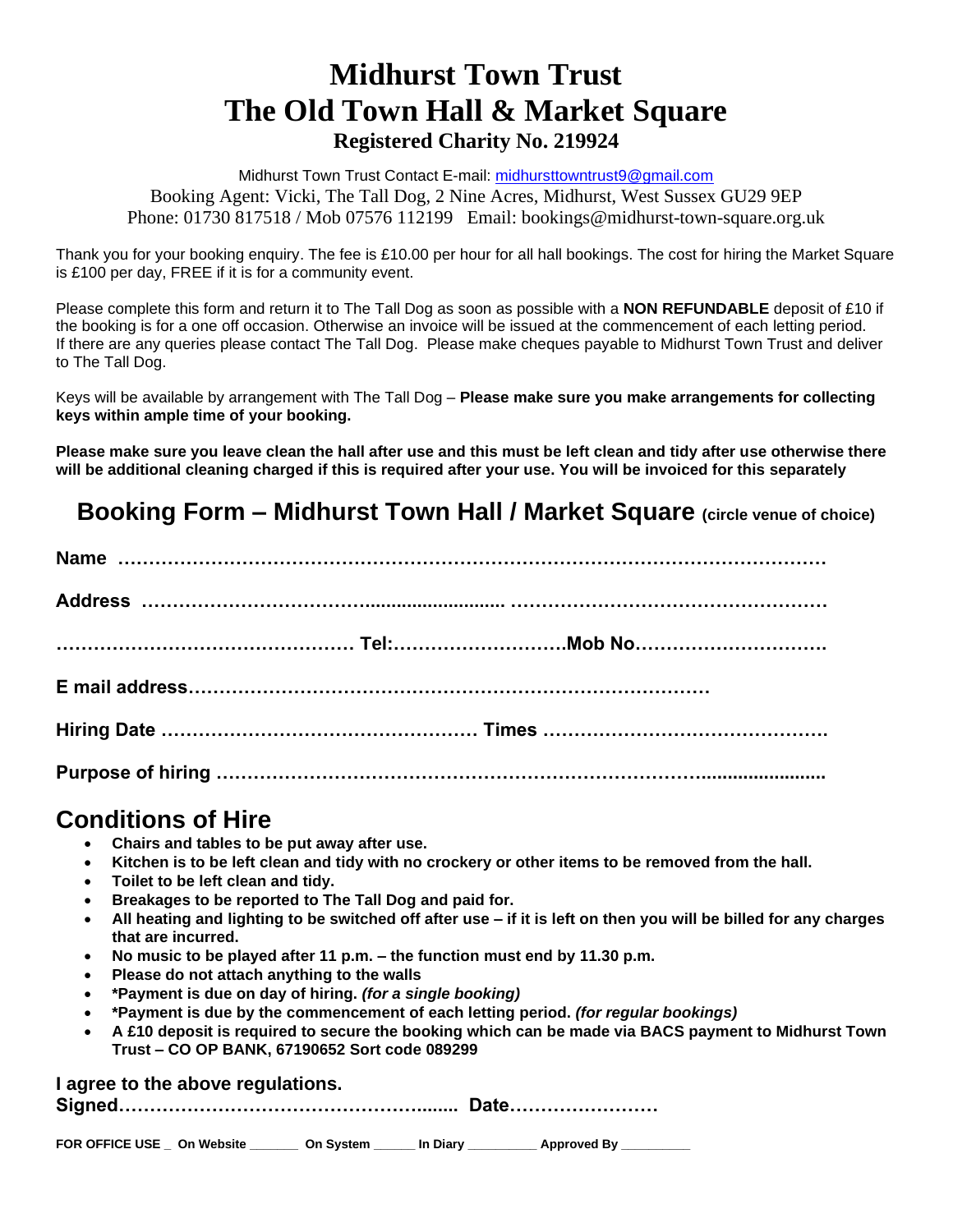#### Terms and Conditions – Covid 19

When booking the Old Town Hall, you will be agreeing to additional terms and conditions set out in the Hirer's Responsibilities to make the Hall as safe as possible. Please read these carefully and ensure that you are happy to undertake these responsibilities with and on behalf of the attendees at your event. Whilst providing as much support and guidance as we can, responsibility for adhering to government regulations and guidelines rests with the Hirers.

#### Hirer's Responsibilities during Covid-19

We cannot make the Old Town Hall risk-free. However, by adhering to government guidelines and implementing an enhanced cleaning regime we can minimise the risk. When visiting the Old Town Hall, please use the NHS Covid-19 App in support of NHS Test and Trace whenever possible. Unfortunately, we cannot clean the Hall after every hire so we are asking hirers to help us by cleaning high-contact surfaces. Appropriate cleaning equipment will be available.

### Midhurst Town Trust - Market Square Hire ONLY Conditions of Hire

#### 1. Trading Times and Location

Midhurst Market Square – dates and times to be arranged with Tall Dog.

#### 2. Payment of Fees

Payment of fees should be paid to Midhurst Town Trust account via the Tall Dog on the day prior to the event by bank transfer. The Tall Dog will send you the bank account details.

#### 3. Communications

The Tall Dog, who act as booking agent for the Trust, can be contacted on 01730 817518 or 07576 112199.

The Clerk to Midhurst Town Trust can be contacted via email at midhursttowntrust9@gmail.com

#### 4. Traders' Vehicle Access to Market Square

The stall holder does not require vehicle access to Market Square.

#### 5. Health and Safety Risk Assessment

All Health and Safety is the responsibility of the Market stall operator. The Clerk to Midhurst Town Trust and The Tall Dog should have a copy of the risk assessment drawn up by the stall operator. This should be been approved by the Trustees. This should include reference to current government restrictions due to COVID 19.

No smoking is allowed near the stall for both health and fire safety reasons.

#### 6. Public Liability Insurance

The stall holder must have public liability insurance to a minimum of £1 million.

#### 7. Damage / Spillage

It is the responsibility of the stall operator to ensure that the setting-up and breaking-down of the stall is carried out in a safe manner. Any damage or spillage must be reported to the Town Trust or The Tall Dog. In the event of a vehicle being used in the future with permission from the Trustees, a drip tray is encouraged to be used under parked vehicles.